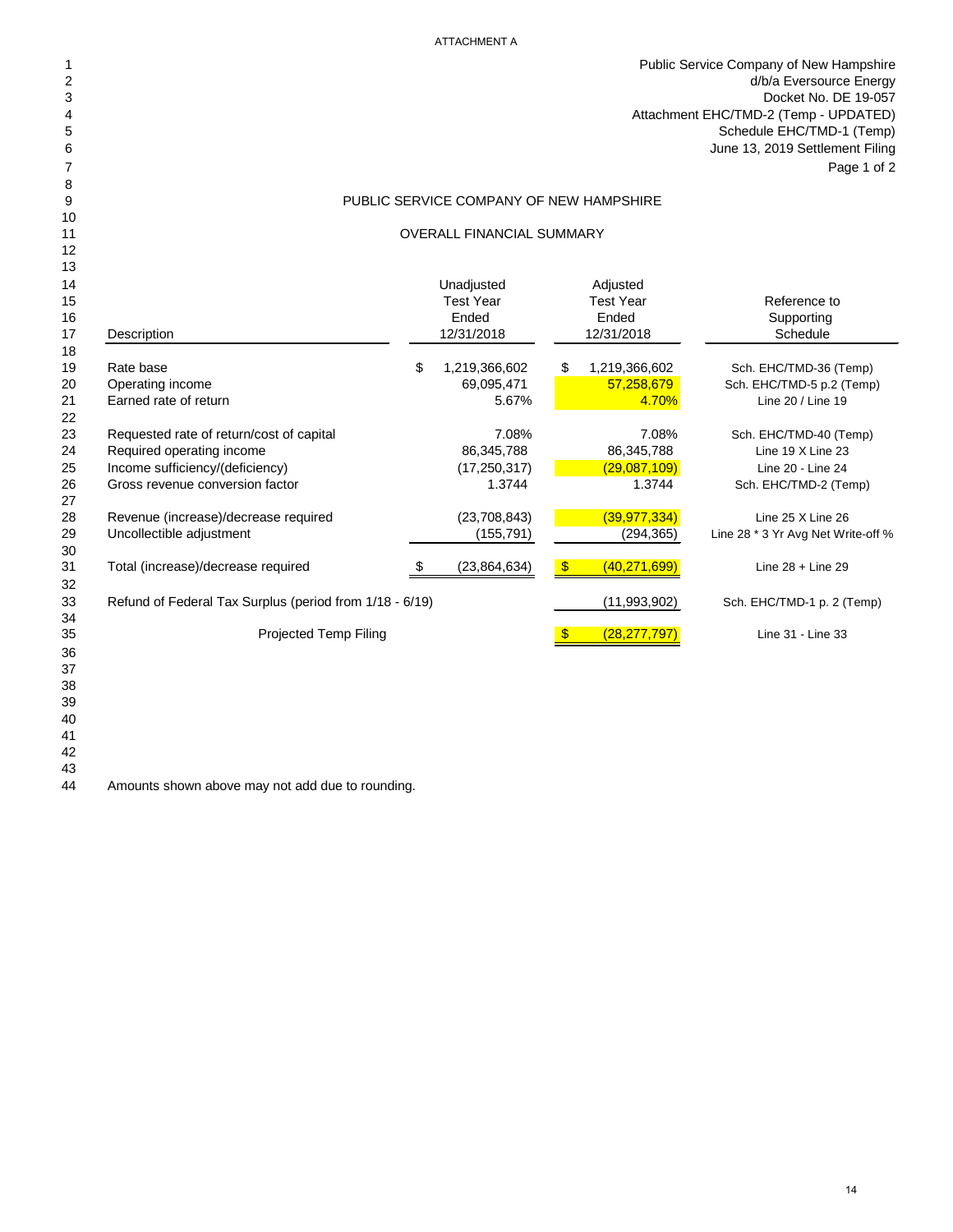Public Service Company of New Hampshire d/b/a Eversource Energy Docket No. DE 19-057 Attachment EHC/TMD-2 (Temp - UPDATED) 5<br>Schedule EHC/TMD-1 (Temp)<br>June 13, 2019 Settlement Filing<br>7 June 13, 2019 Settlement Filing<br>Page 2 of 2 Page 2 of 2

#### **PUBLIC SERVICE COMPANY OF NEW HAMPSHIRE**

#### DEFERRED TAX BENEFIT

| 13 |                          |                                          |              |      |                |           |                     |             |          |        |                       |     |                      |              |
|----|--------------------------|------------------------------------------|--------------|------|----------------|-----------|---------------------|-------------|----------|--------|-----------------------|-----|----------------------|--------------|
| 14 |                          |                                          |              |      |                |           |                     |             |          |        |                       |     | Docket No. DE 18-177 |              |
| 15 |                          |                                          |              |      |                |           |                     | (Note 2)    |          |        | Account #229TXD       |     | Att CJG-1 Page 18    |              |
| 16 |                          | Beginning                                | (Note 1)     |      | Ending         | Tax       | <b>Tax Effected</b> | Stipulated  | Carrying |        | <b>Ending Balance</b> |     | Forecasted           | Net Deferred |
| 17 | Month                    | Balance                                  | Activity     |      | <b>Balance</b> | Rate      | Balance             | <b>ROR</b>  | Charges  |        | With Carrying Charges |     | <b>REP Deferral</b>  | Tax Benefit  |
| 18 | January 2018             | \$                                       | 1,023,000    | \$   | 1,023,000      | 27.24% \$ | 744,325             | $0.59\%$ \$ |          | 2,186  | 1,025,186<br>- \$     |     |                      |              |
| 19 | February 2018            | \$<br>1,023,000                          | 1,023,000 \$ |      | 2,046,000      | 27.24% \$ | 1,488,649           | $0.59\%$ \$ |          | 6,558  | 2,054,744<br>-86      |     |                      |              |
|    | 20 March 2018            | 2,046,000                                | 1,023,000    | - \$ | 3,069,000      | 27.24% \$ | 2,232,974           | $0.59\%$ \$ |          | 10,930 | 3,088,674<br>-96      |     |                      |              |
| 21 | April 2018               | 3,069,000                                | 1,023,000    |      | 4,092,000      | 27.24% \$ | 2,977,298           | $0.59\%$ \$ |          | 15,315 | 4,126,989<br>- 35     |     |                      |              |
|    | 22 May 2018              | 4,092,000                                | 1,023,000 \$ |      | 5,115,000      | 27.24% \$ | 3,721,623           | $0.59\%$ \$ |          | 19,691 | 5,169,679<br>- 35     |     |                      |              |
| 23 | June 2018                | 5,115,000                                | 1,023,000    |      | 6,138,000      | 27.24% \$ | 4,465,947           | 0.59% \$    |          | 24,066 | 6,216,746<br>-S       |     |                      |              |
| 24 | <b>July 2018</b>         | 6,138,000                                | 1,023,000 \$ |      | 7,161,000      | 27.24% \$ | 5,210,272           | $0.58\%$ \$ |          | 27,903 | 7,267,649<br>- 35     |     |                      |              |
| 25 | August 2018              | 7,161,000                                | 1,023,000 \$ |      | 8,184,000      | 27.24% \$ | 5,954,597           | $0.58\%$ \$ |          | 32,196 | 8,322,845<br>- 55     |     |                      |              |
| 26 | September 2018           | 8,184,000                                | 1,023,000 \$ |      | 9,207,000      | 27.24% \$ | 6,698,921           | $0.58\%$ \$ |          | 36,489 | 9,382,333<br>- 25     |     |                      |              |
| 27 | October 2018             | 9,207,000                                | 1,023,000    |      | 10,230,000     | 27.24% \$ | 7,443,246           | $0.57\%$ \$ |          | 40,431 | 10,445,764<br>- 5     |     |                      |              |
| 28 | November 2018            | 10,230,000                               | 1,023,000    |      | 11,253,000     | 27.24% \$ | 8,187,570           | $0.57\%$ \$ |          | 44,687 | 11,513,450<br>- 35    |     |                      |              |
| 29 | December 2018            | 11,253,000                               | 1,023,000 \$ |      | 12,276,000     | 27.24% \$ | 8,931,895           | $0.57\%$ \$ |          | 48,942 | 12,585,393<br>- \$    |     |                      |              |
| 30 | January 2019             | 12,276,000                               | 1,023,000 \$ |      | 13,299,000     | 27.08% \$ | 9,697,232           | $0.58\%$ \$ |          | 54,104 | 13,662,497<br>- \$    | \$  | (383, 501)           |              |
| 31 | February 2019            | 13,299,000                               | 1,023,000    |      | 14,322,000     | 27.08% \$ | 10,443,173          | $0.58\%$ \$ |          | 58,494 | 14,743,991<br>-86     | \$. | (1,726,831)          |              |
|    | 32 March 2019            | 14,322,000                               | 1,023,000    |      | 15,345,000     | 27.08% \$ | 11,189,114          | $0.58\%$ \$ |          | 62,826 | 15,829,817<br>- 96    |     | (3,072,120)          |              |
| 33 | April 2019               | 15,345,000                               | 1,023,000    |      | 16,368,000     | 27.08%    | \$<br>11,935,055    | $0.58\%$ \$ |          | 67,159 | 16,919,977<br>-86     |     | (4, 419, 329)        |              |
| 34 | May 2019                 | 16,368,000                               | 1,023,000    |      | 17,391,000     | 27.08% \$ | 12,680,995          | $0.58\%$ \$ |          | 71,492 | 18,014,469<br>- 56    |     | (5,768,427)          |              |
| 35 | June 2019                | 17,391,000 \$                            | 1,023,000 \$ |      | 18,414,000     | 27.08% \$ | 13,426,936          | $0.58\%$ \$ |          | 75,825 | 19,113,294<br>- \$    | \$  | (7, 119, 392)        |              |
| 36 | Net Deferred Tax Benefit |                                          |              |      |                |           |                     |             |          |        |                       |     |                      | \$11,993,902 |
| 37 |                          |                                          |              |      |                |           |                     |             |          |        |                       |     |                      |              |
| 38 |                          | Note 1: See Attachment EHC/TMD-3 (Temp). |              |      |                |           |                     |             |          |        |                       |     |                      |              |

 

Active 2: Assumes 1) capital structure comprised of 60% debt and 40% equity; 2) after tax ROE of 8%; and 3) debt costs of 4.4174%, 4.4274%, 4.2046%, 4.1054% and 4.303% for the 5 quarters from Q4 2017 through Q4 2018 respec the 5 quarters from Q4 2017 through Q4 2018 respectively.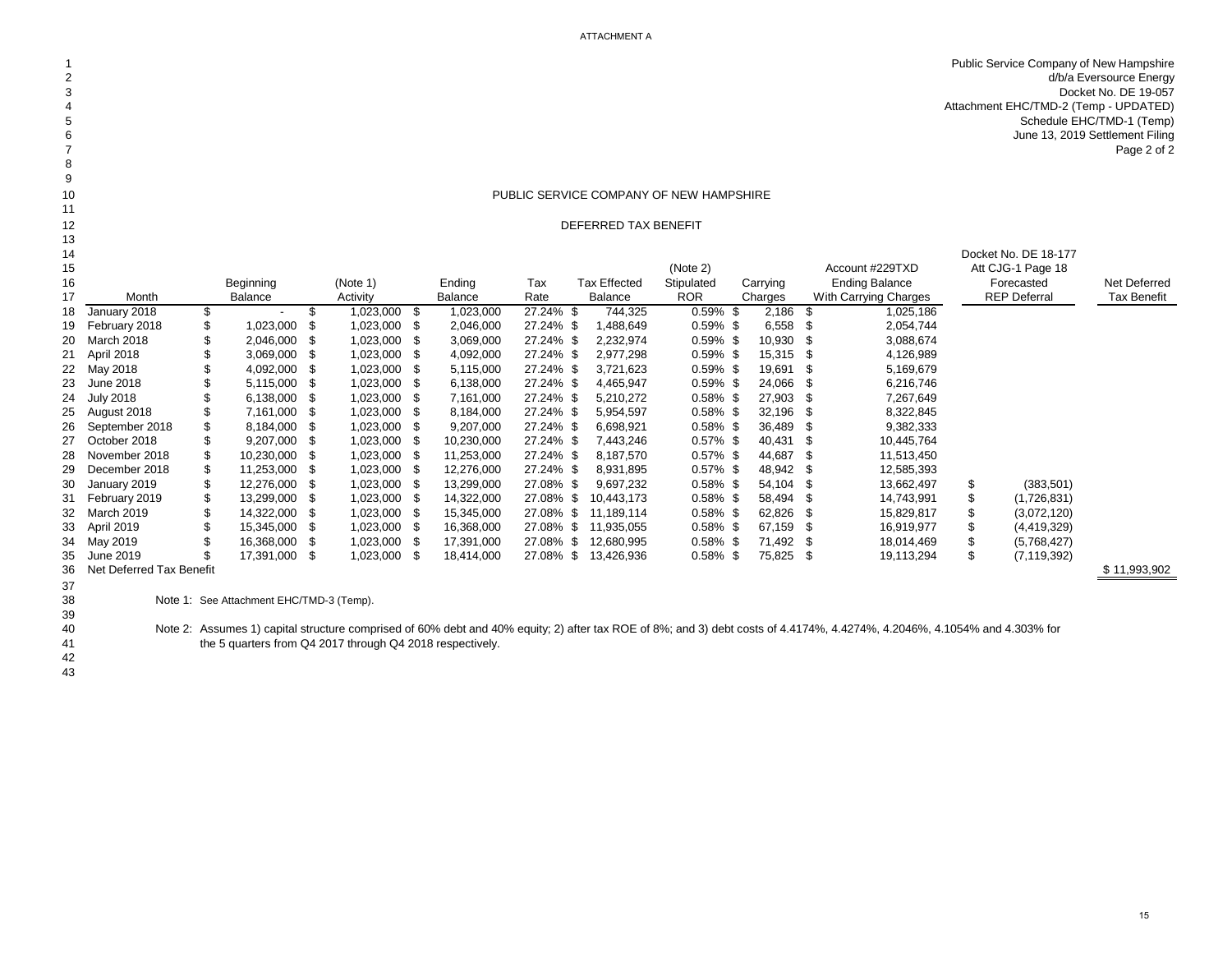# SETTLEMENT Attachment EAD-3 (Temp - UPDATED) SUMMARY OF CURRENT AND PROPOSED REVENUES AND RATES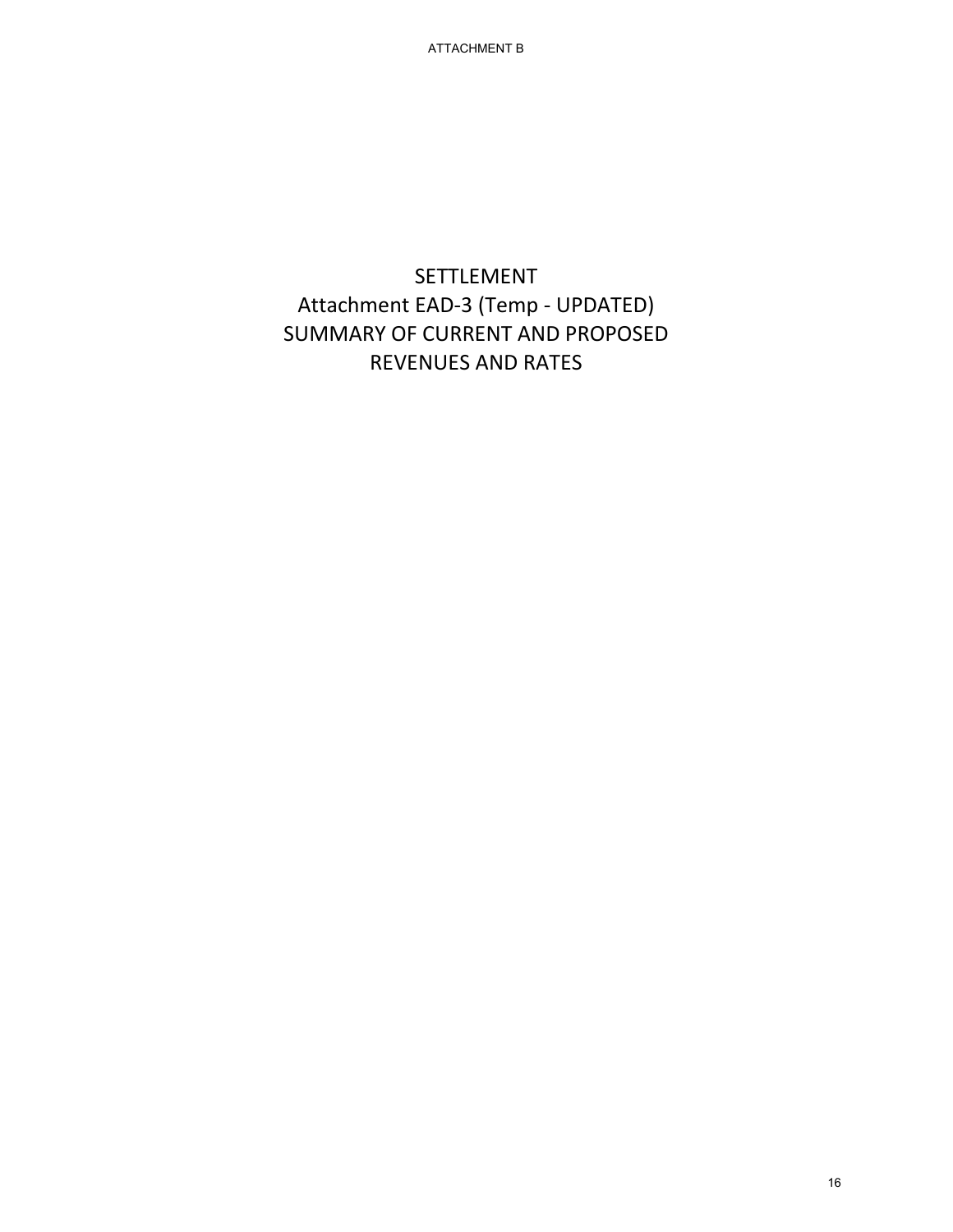| 1<br>$\overline{2}$<br>3<br>4<br>5<br>6<br>7<br>8 |                                                                                                 | Public Service Company of New Hampshire<br>d/b/a Eversource Energy<br>Docket No. DE 19-057<br>Attachment EAD-3 (Temp - UPDATED)<br>June 13, 2019 Settlement Filing<br>Page 1 of 5 |
|---------------------------------------------------|-------------------------------------------------------------------------------------------------|-----------------------------------------------------------------------------------------------------------------------------------------------------------------------------------|
| 9                                                 |                                                                                                 |                                                                                                                                                                                   |
| 10                                                | PROPOSED TEMPORARY DISTRIBUTION REVENUE FOR                                                     |                                                                                                                                                                                   |
| 11                                                | RATES EFFECTIVE AUGUST 1, 2019                                                                  |                                                                                                                                                                                   |
| 12                                                | (Thousands of Dollars)                                                                          |                                                                                                                                                                                   |
| 13                                                |                                                                                                 |                                                                                                                                                                                   |
| 14                                                |                                                                                                 |                                                                                                                                                                                   |
| 15                                                |                                                                                                 |                                                                                                                                                                                   |
| 16                                                | Annual retail billed distribution revenue                                                       |                                                                                                                                                                                   |
| 17                                                |                                                                                                 | Source:                                                                                                                                                                           |
| 18<br>19                                          | Current rate level (a)                                                                          | \$<br>319,447 Calendar Year 2018 less July                                                                                                                                        |
| 20                                                | Proposed temporary rate change (b)                                                              | 28,278 Settlement                                                                                                                                                                 |
| 21                                                |                                                                                                 |                                                                                                                                                                                   |
| 22                                                | Proposed rate level (c)                                                                         | \$<br>347,724 Line 18 + Line 20                                                                                                                                                   |
| 23                                                |                                                                                                 |                                                                                                                                                                                   |
| 24                                                | Ratio of proposed revenue to current revenue                                                    | 1.08852 Line 22 / Line 18                                                                                                                                                         |
| 25                                                |                                                                                                 |                                                                                                                                                                                   |
| 26                                                |                                                                                                 |                                                                                                                                                                                   |
| 27                                                |                                                                                                 |                                                                                                                                                                                   |
| 28                                                |                                                                                                 |                                                                                                                                                                                   |
| 29                                                |                                                                                                 |                                                                                                                                                                                   |
| 30                                                |                                                                                                 |                                                                                                                                                                                   |
| 31                                                |                                                                                                 |                                                                                                                                                                                   |
| 32                                                |                                                                                                 |                                                                                                                                                                                   |
| 33                                                |                                                                                                 |                                                                                                                                                                                   |
| 34                                                |                                                                                                 |                                                                                                                                                                                   |
| 35<br>36                                          | Notes:                                                                                          |                                                                                                                                                                                   |
| 37                                                | Revenues based on 11 months of 2018 to be consistent with recovery of temporary rate change and |                                                                                                                                                                                   |
| 38                                                | lighting inventory as of December 2018 and reflects distribution rates effective                |                                                                                                                                                                                   |
| 39                                                | January 1, 2018 for the entire test year.                                                       |                                                                                                                                                                                   |

(b) From Settlement

(c) For rates effective August 1, 2019

#### ATTACHMENT B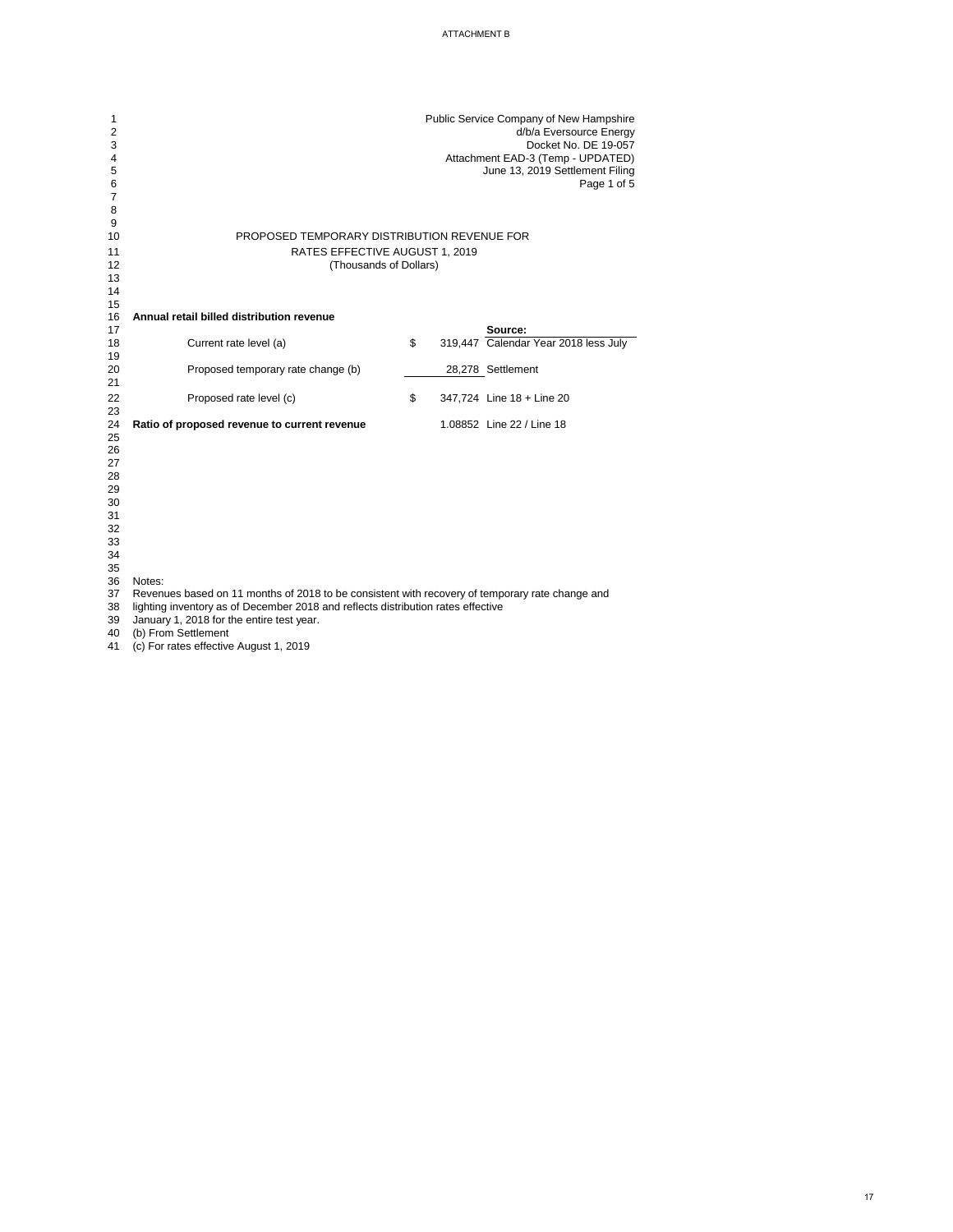Public Service Company of New Hampshire d/b/a Eversource Energy Docket No. DE 19-057 4 Attachment EAD-3 (Temp - UPDATED)<br>5 June 13, 2019 Settlement Filing June 13, 2019 Settlement Filing Page 2 of 5

### SUMMARY OF CURRENT AND PROPOSED DISTRIBUTION RATES

| 11 |              |                                                             |               |               |         |
|----|--------------|-------------------------------------------------------------|---------------|---------------|---------|
| 12 |              |                                                             | Current       | Proposed      |         |
| 13 |              |                                                             | Rates         | Rates (a)     | Percent |
| 14 | Rate         | <b>Blocks</b>                                               | (01/01/18)    | (08/01/19)    | Change  |
| 15 |              |                                                             |               |               |         |
| 16 | $\mathsf{R}$ | Customer charge                                             | \$<br>12.69   | \$<br>13.81   | 8.83%   |
| 17 |              | All KWH                                                     | 0.04141       | 0.04508       | 8.86%   |
| 18 |              |                                                             |               |               |         |
| 19 | Uncontrolled |                                                             |               |               |         |
| 20 | Water        | Meter charge                                                | \$<br>4.47    | \$<br>4.87    | 8.95%   |
| 21 | Heating      | <b>All KWH</b>                                              | 0.02030       | 0.02210       | 8.87%   |
| 22 |              |                                                             |               |               |         |
| 23 | Controlled   |                                                             |               |               |         |
| 24 | Water        | Meter charge                                                | \$<br>7.88    | \$<br>8.58    | 8.88%   |
| 25 | Heating      | <b>All KWH</b>                                              | 0.00120       | 0.00131       | 9.17%   |
| 26 |              |                                                             |               |               |         |
| 27 |              |                                                             |               |               |         |
| 28 | R-OTOD       | Customer charge                                             | \$<br>29.47   | \$<br>32.08   | 8.86%   |
| 29 |              |                                                             |               |               |         |
| 30 |              | On-peak KWH                                                 | \$<br>0.13235 | \$<br>0.14407 | 8.86%   |
| 31 |              | Off-peak KWH                                                | 0.00193       | 0.00210       | 8.81%   |
| 32 |              |                                                             |               |               |         |
| 33 |              |                                                             |               |               |         |
| 34 | G            | Single phase customer charge                                | \$<br>14.89   | \$<br>16.21   | 8.87%   |
| 35 |              | Three phase customer charge                                 | 29.76         | 32.39         | 8.84%   |
| 36 |              |                                                             |               |               |         |
| 37 |              | Load charge (over 5 KW)                                     | \$<br>8.72    | \$<br>9.49    | 8.83%   |
| 38 |              |                                                             |               |               |         |
| 39 |              | First 500 KWH                                               | \$<br>0.06986 | \$<br>0.07604 | 8.85%   |
| 40 |              | Next 1,000 KWH                                              | 0.01731       | 0.01884       | 8.84%   |
| 41 |              | All additional KWH                                          | 0.00612       | 0.00666       | 8.82%   |
| 42 |              |                                                             |               |               |         |
| 43 |              |                                                             |               |               |         |
| 44 | Space        | Meter charge                                                | \$<br>2.98    | \$<br>3.24    | 8.72%   |
| 45 | Heating      | All KWH                                                     | 0.03426       | 0.03729       | 8.84%   |
| 46 |              |                                                             |               |               |         |
| 47 |              |                                                             |               |               |         |
| 48 | G-OTOD       |                                                             | \$<br>38.57   | \$<br>41.98   | 8.84%   |
| 49 |              | Single phase customer charge<br>Three phase customer charge | 55.12         | 60.00         | 8.85%   |
| 50 |              |                                                             |               |               |         |
| 51 |              | Load charge                                                 | \$<br>12.15   | \$<br>13.23   | 8.89%   |
| 52 |              |                                                             |               |               |         |
| 53 |              | On-peak KWH                                                 | 0.04901       | 0.05335       | 8.86%   |
| 54 |              | Off-peak KWH                                                | 0.00768       | 0.00836       | 8.85%   |
| 55 |              |                                                             |               |               |         |
| 56 |              |                                                             |               |               |         |
| 57 | <b>LCS</b>   | Radio-controlled option                                     | \$<br>9.11    | \$<br>9.92    | 8.89%   |
| 58 |              | 8, 10 or 11-hour option                                     | 7.88          | 8.58          | 8.88%   |
| 59 |              | Switch option                                               | 9.11          | 9.92          | 8.89%   |
| 60 |              |                                                             |               |               |         |
| 61 |              | Radio-controlled option                                     | \$<br>0.00120 | \$<br>0.00131 | 9.17%   |
| 62 |              | 8-hour option                                               | 0.00120       | 0.00131       | 9.17%   |
| 63 |              | 10 or 11-hour option                                        | 0.02448       | 0.02665       | 8.86%   |
| 64 |              |                                                             |               |               |         |
|    |              |                                                             |               |               |         |

 

Notes:

(a) Current rates are adjusted by a uniform percentage to calculate the proposed rates and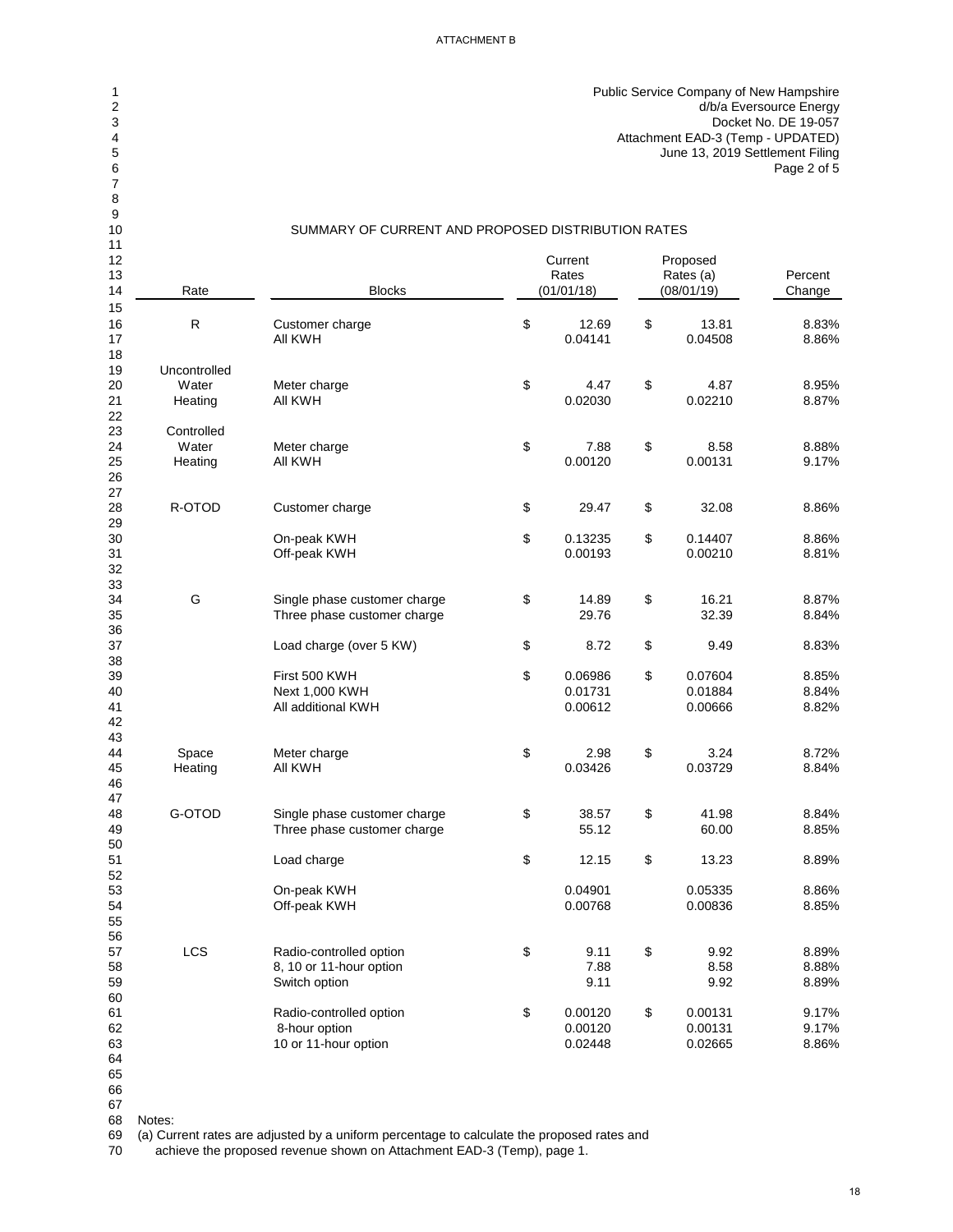Public Service Company of New Hampshire d/b/a Eversource Energy Docket No. DE 19-057 Attachment EAD-3 (Temp - UPDATED) June 13, 2019 Settlement Filing Page 3 of 5

### SUMMARY OF CURRENT AND PROPOSED DISTRIBUTION RATES

| 12<br>13<br>14<br>15<br>16        | Rate                         | <b>Blocks</b>                               |                                           | Current<br>Rates<br>(01/01/18)      |                | Proposed<br>Rates (a)<br>(08/01/19) | Percent<br>Change |
|-----------------------------------|------------------------------|---------------------------------------------|-------------------------------------------|-------------------------------------|----------------|-------------------------------------|-------------------|
| 17                                | GV                           | Customer charge                             | \$                                        | 194.03                              | \$             | 211.21                              | 8.85%             |
| 18<br>19<br>20<br>21              |                              | First 100 KW<br>All additional KW           | \$                                        | 5.58<br>5.34                        | \$             | 6.07<br>5.81                        | 8.78%<br>8.80%    |
| 22<br>23<br>24                    |                              | First 200,000 KWH<br>All additional KWH     | \$                                        | 0.00606<br>0.00509                  | \$             | 0.00660<br>0.00554                  | 8.91%<br>8.84%    |
| 25<br>26                          |                              | Minimum Charge                              | \$                                        | 893.00                              | \$             | 972.00                              | 8.85%             |
| 27<br>28                          | LG                           | Customer charge                             | \$                                        | 606.47                              | \$             | 660.15                              | 8.85%             |
| 29<br>30                          |                              | Demand charge                               | $\, \, \raisebox{12pt}{$\scriptstyle \$}$ | 4.75                                | \$             | 5.17                                | 8.84%             |
| 31<br>32<br>33                    |                              | On-peak KWH<br>Off-peak KWH                 | \$                                        | 0.00508<br>0.00429                  | \$             | 0.00553<br>0.00467                  | 8.86%<br>8.86%    |
| 34<br>35                          |                              | Minimum Charge                              | \$                                        | 947.00                              | \$             | 1,031.00                            | 8.87%             |
| 36<br>37                          |                              | Discount for Service at 115kV               | \$                                        | (0.43)                              | \$             | (0.47)                              | 9.30%             |
| 38<br>39<br>40                    | B<br>Service at<br>less than | Administrative charge<br>Translation charge | \$                                        | 341.84<br>57.34                     | \$             | 372.10<br>62.42                     | 8.85%<br>8.86%    |
| 41<br>42                          | 115 KV                       | Demand charge                               | \$                                        | 4.48                                | \$             | 4.88                                | 8.93%             |
| 43<br>44                          |                              | All KWH                                     |                                           | Energy charges in the standard rate |                |                                     |                   |
| 45<br>46<br>47                    | B<br>Service at<br>115 KV    | Administrative charge<br>Translation charge | \$                                        | 341.84<br>57.34                     | \$             | 372.10<br>62.42                     | 8.85%<br>8.86%    |
| 48<br>49                          | or higher                    | Demand charge                               |                                           |                                     | Not applicable |                                     |                   |
| 50<br>51<br>52<br>53<br>54<br>$-$ |                              | All KWH                                     |                                           |                                     | Not applicable |                                     |                   |

- 
- 
- Notes:

(a) Current rates are adjusted by a uniform percentage to calculate the proposed rates and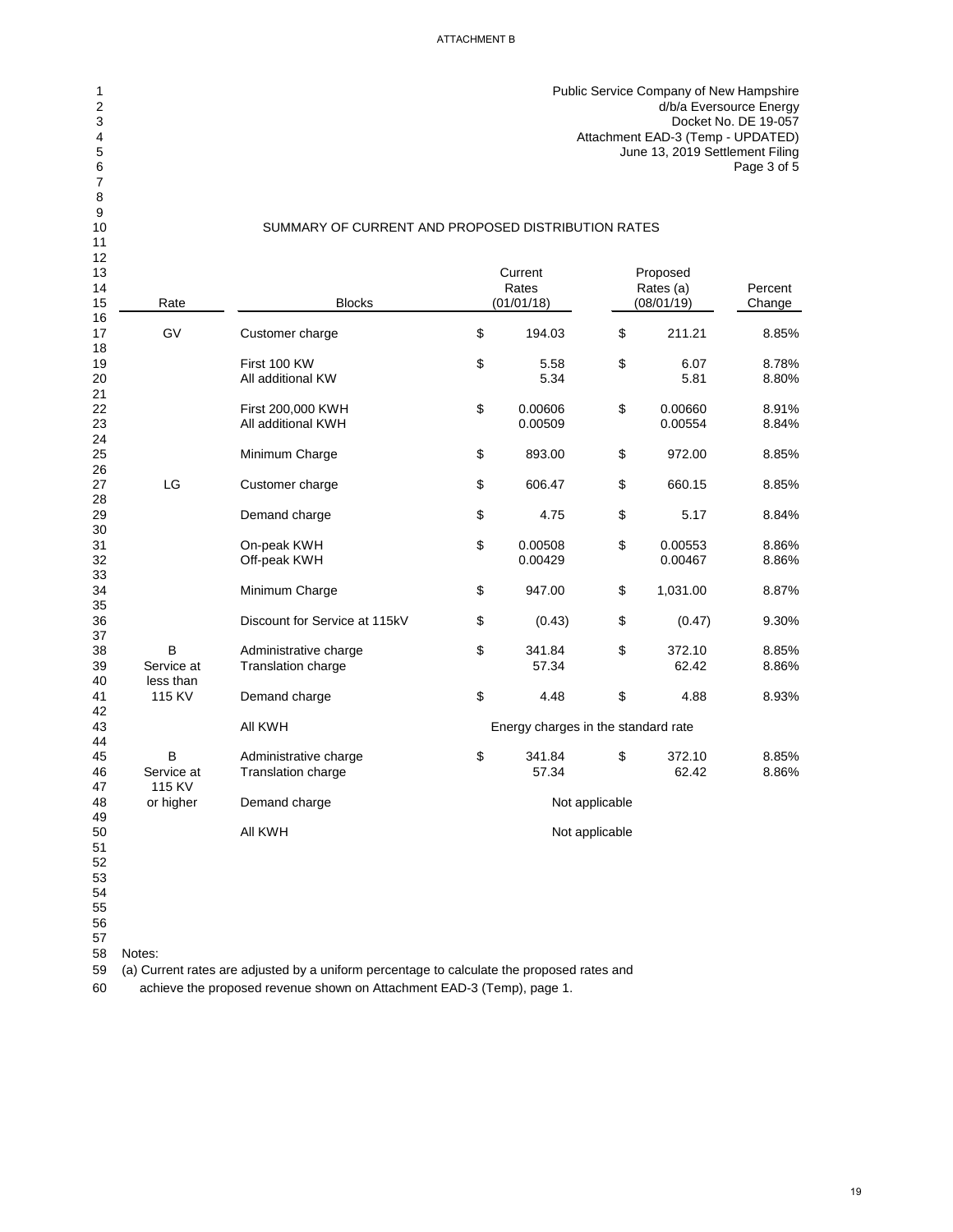| 1<br>2<br>3<br>4<br>5<br>6<br>7 |                                                     |                                                    |                                  |                |                | Public Service Company of New Hampshire<br>d/b/a Eversource Energy<br>Docket No. DE 19-057<br>Attachment EAD-3 (Temp - UPDATED)<br>June 13, 2019 Settlement Filing<br>Page 4 of 5 |
|---------------------------------|-----------------------------------------------------|----------------------------------------------------|----------------------------------|----------------|----------------|-----------------------------------------------------------------------------------------------------------------------------------------------------------------------------------|
| 8                               |                                                     |                                                    |                                  |                |                |                                                                                                                                                                                   |
| 9<br>10                         |                                                     | SUMMARY OF CURRENT AND PROPOSED DISTRIBUTION RATES |                                  |                |                |                                                                                                                                                                                   |
| 11                              |                                                     |                                                    |                                  |                |                |                                                                                                                                                                                   |
| 12                              |                                                     |                                                    | Outdoor Lighting Service Rate OL |                |                |                                                                                                                                                                                   |
| 13                              |                                                     |                                                    |                                  |                |                |                                                                                                                                                                                   |
| 14<br>15                        |                                                     |                                                    |                                  |                |                |                                                                                                                                                                                   |
| 16                              |                                                     |                                                    |                                  | Current        | Proposed       |                                                                                                                                                                                   |
| 17                              |                                                     |                                                    |                                  | Rates          | Rates (a)      | Percent                                                                                                                                                                           |
| 18                              |                                                     | Lumens                                             | Watts                            | (01/01/18)     | (08/01/19)     | Change                                                                                                                                                                            |
| 19                              |                                                     |                                                    |                                  |                |                |                                                                                                                                                                                   |
| 20<br>21                        | For new and existing installations                  |                                                    |                                  |                |                |                                                                                                                                                                                   |
| 22                              | <b>High Pressure Sodium</b>                         | 4,000                                              | 50                               | \$<br>15.83    | \$<br>17.23    | 8.84%                                                                                                                                                                             |
| 23                              |                                                     | 5,800                                              | 70                               | 15.83          | 17.23          | 8.84%                                                                                                                                                                             |
| 24                              |                                                     | 9,500                                              | 100                              | 21.05          | 22.91          | 8.84%                                                                                                                                                                             |
| 25                              |                                                     | 16,000                                             | 150                              | 29.77          | 32.41          | 8.87%                                                                                                                                                                             |
| 26                              |                                                     | 30,000                                             | 250                              | 30.51          | 33.21          | 8.85%                                                                                                                                                                             |
| 27                              |                                                     | 50,000                                             | 400                              | 30.85          | 33.58          | 8.85%                                                                                                                                                                             |
| 28                              |                                                     | 130,000                                            | 1,000                            | 49.51          | 53.89          | 8.85%                                                                                                                                                                             |
| 29                              |                                                     |                                                    |                                  |                |                |                                                                                                                                                                                   |
| 30<br>31                        | <b>Metal Halide</b>                                 | 5,000<br>8,000                                     | 70<br>100                        | 16.51<br>22.60 | 17.97<br>24.60 | 8.84%<br>8.85%                                                                                                                                                                    |
| 32                              |                                                     | 13,000                                             | 150                              | 31.01          | 33.76          | 8.87%                                                                                                                                                                             |
| 33                              |                                                     | 13,500                                             | 175                              | 31.67          | 34.47          | 8.84%                                                                                                                                                                             |
| 34                              |                                                     | 20,000                                             | 250                              | 31.67          | 34.47          | 8.84%                                                                                                                                                                             |
| 35                              |                                                     | 36,000                                             | 400                              | 31.96          | 34.79          | 8.85%                                                                                                                                                                             |
| 36                              |                                                     | 100,000                                            | 1,000                            | 47.91          | 52.15          | 8.85%                                                                                                                                                                             |
| 37                              |                                                     |                                                    |                                  |                |                |                                                                                                                                                                                   |
| 38                              | For existing installations only                     |                                                    |                                  |                |                |                                                                                                                                                                                   |
| 39<br>40                        | Incandescent                                        | 600<br>1,000                                       | 105<br>105                       | 9.12<br>10.18  | 9.93<br>11.08  | 8.88%<br>8.84%                                                                                                                                                                    |
| 41                              |                                                     | 2,500                                              | 205                              | 13.06          | 14.22          | 8.88%                                                                                                                                                                             |
| 42                              |                                                     | 6,000                                              | 448                              | 22.44          | 24.43          | 8.87%                                                                                                                                                                             |
| 43                              |                                                     |                                                    |                                  |                |                |                                                                                                                                                                                   |
| 44                              | Mercury                                             | 3,500                                              | 100                              | 13.96          | 15.20          | 8.88%                                                                                                                                                                             |
| 45                              |                                                     | 7,000                                              | 175                              | 16.80          | 18.29          | 8.87%                                                                                                                                                                             |
| 46                              |                                                     | 11,000                                             | 250                              | 20.77          | 22.61          | 8.86%                                                                                                                                                                             |
| 47                              |                                                     | 15,000                                             | 400                              | 23.76          | 25.86          | 8.84%                                                                                                                                                                             |
| 48<br>49                        |                                                     | 20,000<br>56,000                                   | 400<br>1,000                     | 25.65<br>40.77 | 27.92<br>44.38 | 8.85%<br>8.85%                                                                                                                                                                    |
| 50                              |                                                     |                                                    |                                  |                |                |                                                                                                                                                                                   |
| 51                              | Fluorescent                                         | 20,000                                             | 330                              | 34.79          | 37.87          | 8.85%                                                                                                                                                                             |
| 52                              |                                                     |                                                    |                                  |                |                |                                                                                                                                                                                   |
| 53                              | High Pressure Sodium in existing mercury luminaires |                                                    |                                  |                |                |                                                                                                                                                                                   |
| 54                              |                                                     | 12,000                                             | 150                              | 21.77          | 23.70          | 8.87%                                                                                                                                                                             |
| 55                              |                                                     | 34,200                                             | 360                              | 27.87          | 30.34          | 8.86%                                                                                                                                                                             |
| 56<br>57                        |                                                     |                                                    |                                  |                |                |                                                                                                                                                                                   |
|                                 |                                                     |                                                    |                                  |                |                |                                                                                                                                                                                   |

Notes:

(a) Current rates are adjusted by a uniform percentage to calculate the proposed rates and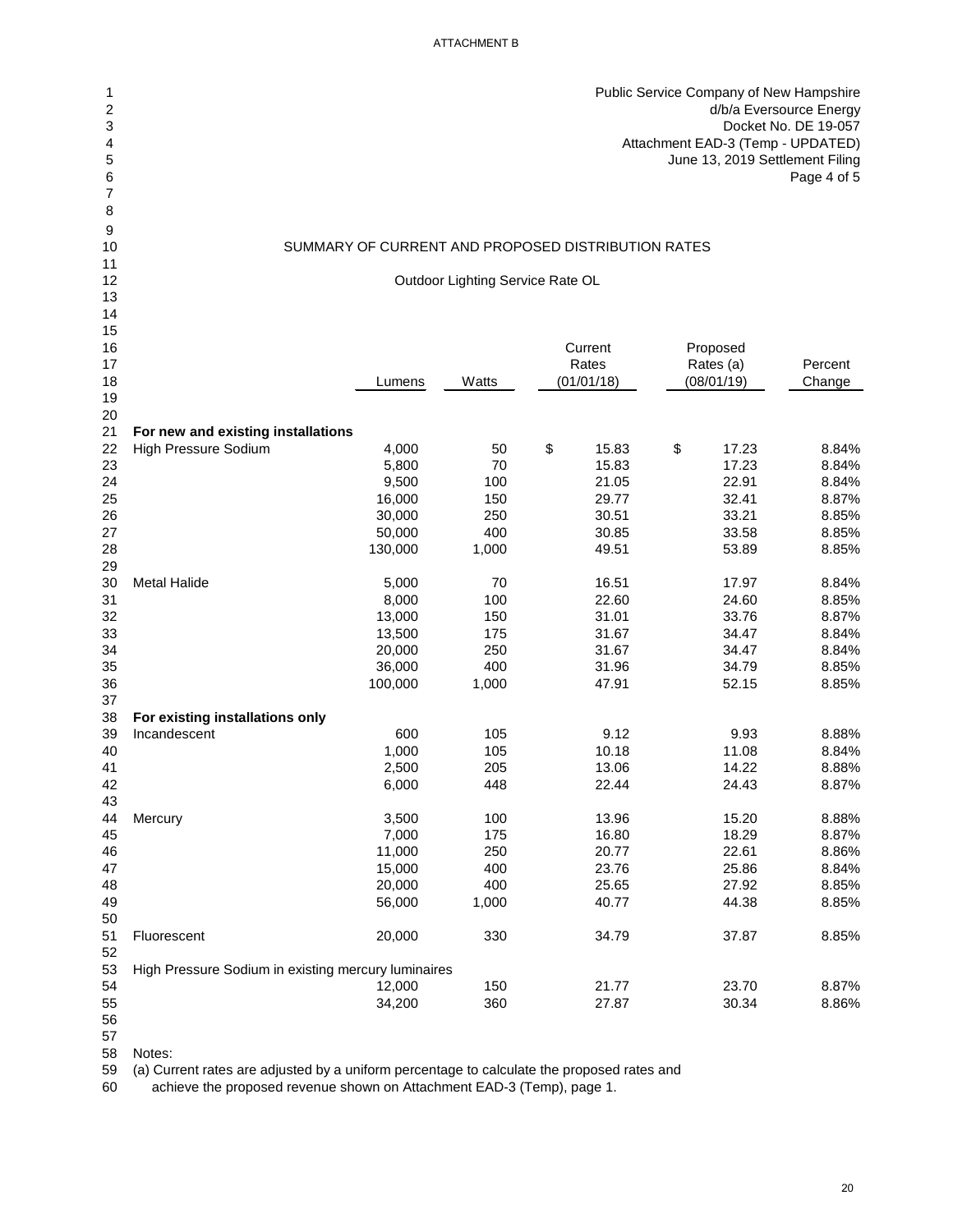Public Service Company of New Hampshire d/b/a Eversource Energy Docket No. DE 19-057 Attachment EAD-3 (Temp - UPDATED) June 13, 2019 Settlement Filing Page 5 of 5

#### SUMMARY OF CURRENT AND PROPOSED DISTRIBUTION RATES

Energy Efficient Outdoor Lighting Service Rate EOL

| 15 |                                                      |                    |       |               |               |         |
|----|------------------------------------------------------|--------------------|-------|---------------|---------------|---------|
| 16 |                                                      |                    |       | Current       | Proposed      |         |
| 17 |                                                      |                    |       | Rates         | Rates (a)     | Percent |
| 18 |                                                      | Lumens             | Watts | (01/01/18)    | (08/01/19)    | Change  |
| 19 |                                                      |                    |       |               |               |         |
| 20 |                                                      |                    |       |               |               |         |
| 21 | <b>High Pressure Sodium</b>                          | 4,000              | 50    | \$<br>8.42    | \$<br>9.17    | 8.91%   |
| 22 |                                                      | 5,800              | 70    | 8.42          | 9.17          | 8.91%   |
| 23 |                                                      | 9,500              | 100   | 10.36         | 11.28         | 8.88%   |
| 24 |                                                      | 16,000             | 150   | 11.39         | 12.40         | 8.87%   |
| 25 |                                                      | 30,000             | 250   | 11.39         | 12.40         | 8.87%   |
| 26 |                                                      | 50,000             | 400   | 11.76         | 12.80         | 8.84%   |
| 27 |                                                      | 130,000            | 1,000 | 22.32         | 24.30         | 8.87%   |
| 28 |                                                      |                    |       |               |               |         |
| 29 | <b>Metal Halide</b>                                  | 5,000              | 70    | 8.75          | 9.52          | 8.80%   |
| 30 |                                                      | 8,000              | 100   | 11.57         | 12.59         | 8.82%   |
| 31 |                                                      | 13,000             | 150   | 12.35         | 13.44         | 8.83%   |
| 32 |                                                      | 13,500             | 175   | 13.00         | 14.15         | 8.85%   |
| 33 |                                                      | 20,000             | 250   | 13.22         | 14.39         | 8.85%   |
| 34 |                                                      | 36,000             | 400   | 13.59         | 14.79         | 8.83%   |
| 35 |                                                      | 100,000            | 1,000 | 24.21         | 26.35         | 8.84%   |
| 36 |                                                      |                    |       |               |               |         |
| 37 | LED's and other technologies accepted by the Company |                    |       |               |               |         |
| 38 |                                                      | Per fixture charge |       | 3.37          | 3.67          | 8.90%   |
| 39 |                                                      | Per watt charge    |       | \$<br>0.05130 | \$<br>0.05580 | 8.77%   |
| 40 |                                                      |                    |       |               |               |         |
| 41 |                                                      |                    |       |               |               |         |
|    |                                                      |                    |       |               |               |         |

 

Notes:

49 (a) Current rates are adjusted by a uniform percentage to calculate the proposed rates and<br>50 achieve the proposed revenue shown on Attachment EAD-3 (Temp), page 1.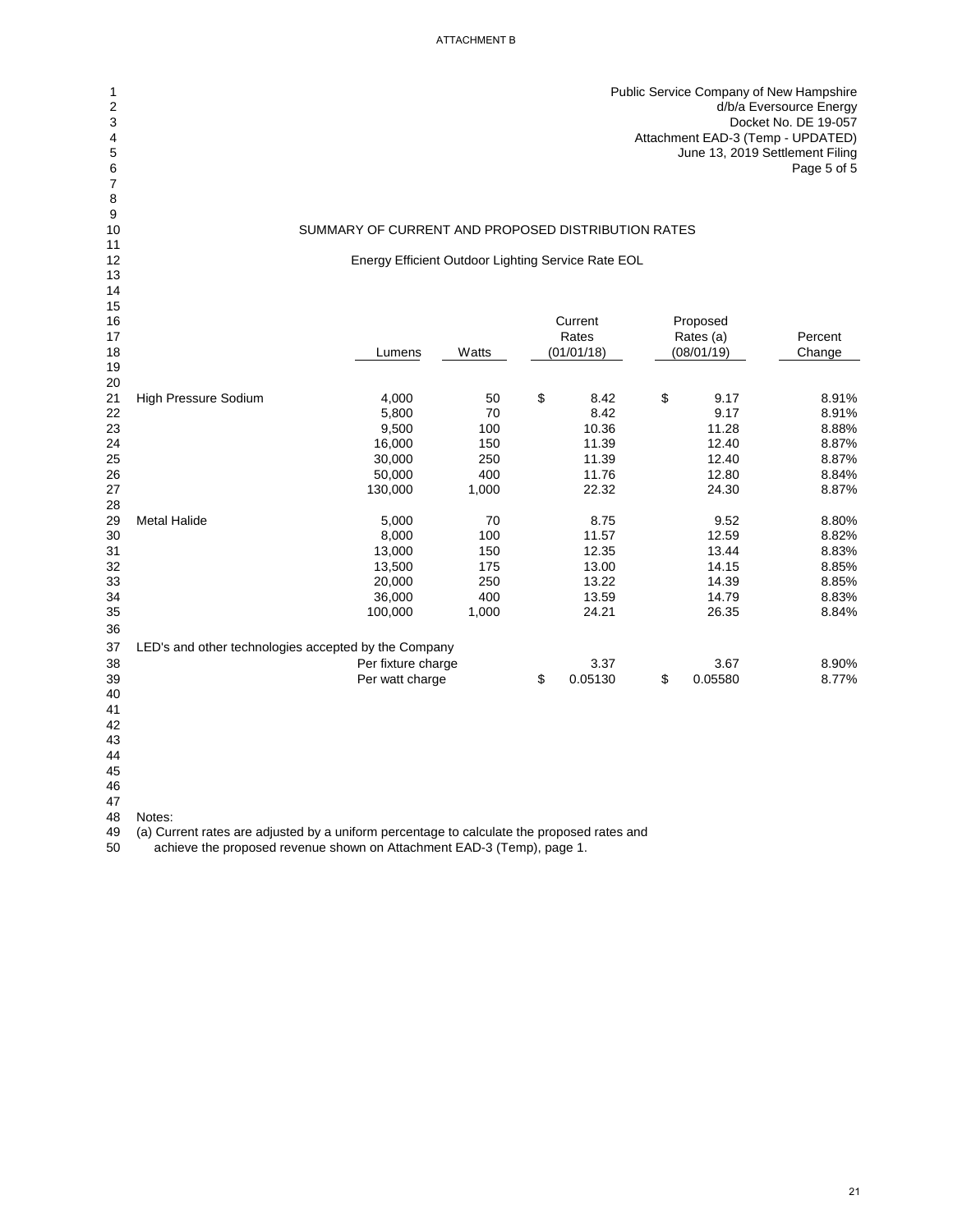ATTACHMENT B

# SETTLEMENT Attachment EAD-4 (Temp - UPDATED) REPORT OF PROPOSED RATE CHANGES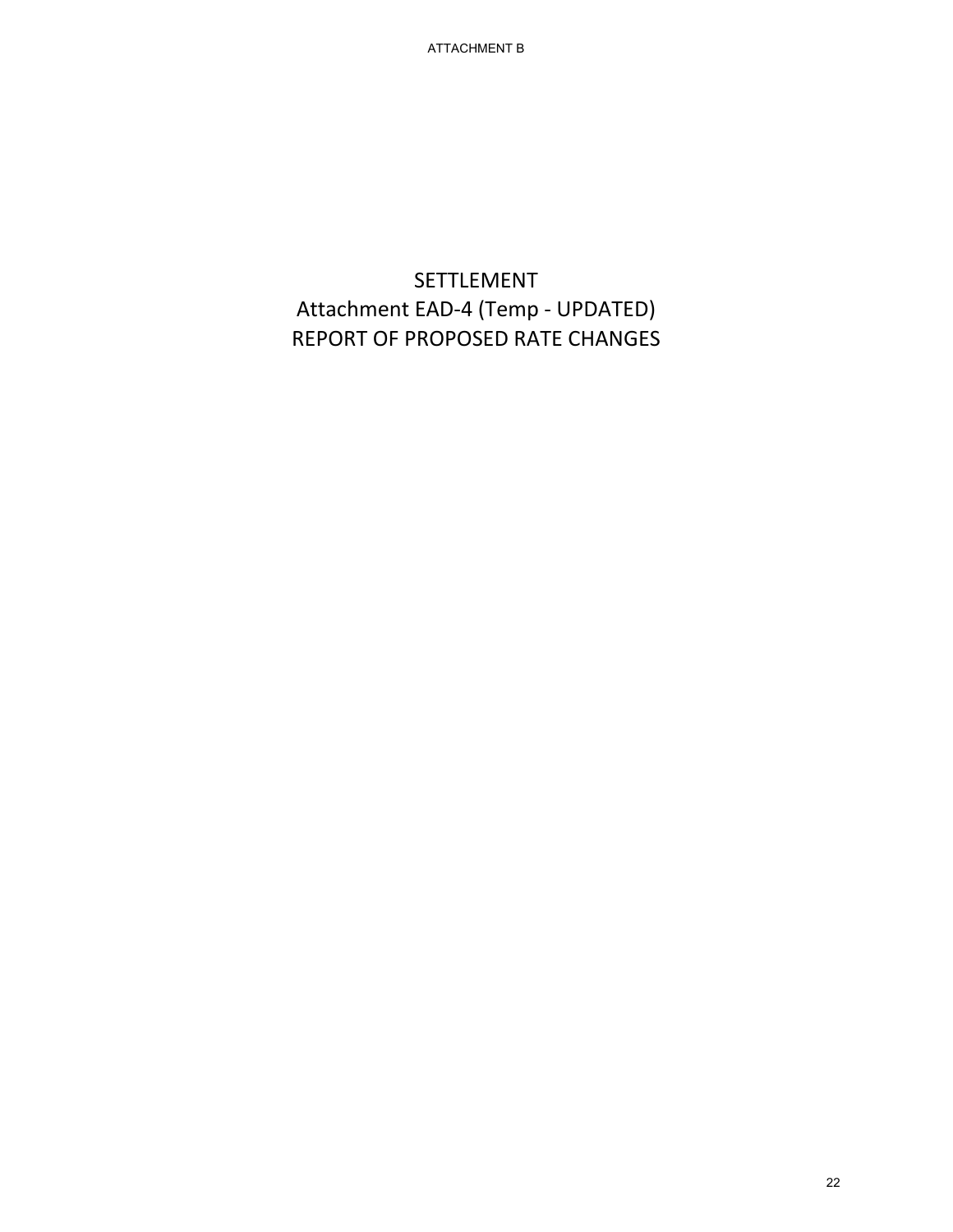| $\sqrt{2}$<br>3<br>$\overline{\mathbf{4}}$<br>5<br>6<br>$\overline{7}$ |                                               |           |                  |                                                   |    |               | Public Service Company of New Hampshire<br>June 13, 2019 Settlement Filing | d/b/a Eversource Energy<br>Docket No. DE 19-057<br>Attachment EAD-4 (Temp)<br>Page 1 of 5 |
|------------------------------------------------------------------------|-----------------------------------------------|-----------|------------------|---------------------------------------------------|----|---------------|----------------------------------------------------------------------------|-------------------------------------------------------------------------------------------|
| 8                                                                      |                                               |           |                  | STATE OF NEW HAMPSHIRE                            |    |               |                                                                            |                                                                                           |
| 9                                                                      |                                               |           |                  | PUBLIC UTILITIES COMMISSION                       |    |               |                                                                            |                                                                                           |
| 10                                                                     |                                               |           |                  |                                                   |    |               |                                                                            |                                                                                           |
| 11                                                                     |                                               |           |                  | Report of Proposed Rate Changes - Temporary Rates |    |               |                                                                            |                                                                                           |
| 12                                                                     |                                               |           |                  |                                                   |    |               |                                                                            |                                                                                           |
| 13                                                                     | Tariff NHPUC No. 9                            |           |                  |                                                   |    |               |                                                                            | Date Filed: June 13, 2019                                                                 |
| 14                                                                     |                                               |           |                  |                                                   |    |               |                                                                            | Date Effective: August 1, 2019                                                            |
| 15                                                                     |                                               |           |                  |                                                   |    |               |                                                                            |                                                                                           |
| 16                                                                     |                                               |           |                  |                                                   |    |               |                                                                            |                                                                                           |
| 17                                                                     | (A)                                           | (B)       | (C)              | (D)                                               |    | (E)           | $(F) = (E) - (D)$                                                          | $(G) = (F) / (D)$                                                                         |
| 18                                                                     |                                               |           |                  |                                                   |    |               |                                                                            |                                                                                           |
| 19                                                                     |                                               | Effect of | Average          | <b>Estimated Annual Revenue (a)</b>               |    |               | <b>Proposed Annual Change</b>                                              |                                                                                           |
| 20                                                                     |                                               | Proposed  | Number of        | Current                                           |    | Proposed      |                                                                            |                                                                                           |
| 21                                                                     | <b>Class of Service</b>                       | Change    | <b>Customers</b> | Rates (b)                                         |    | Rates (c)     | Revenue                                                                    | Percent                                                                                   |
| 22<br>23                                                               | Residential Service Rate R and R-OTOD         | Increase  | 439,078          | \$<br>659,913,174                                 | \$ | 677,794,345   | \$<br>17,881,171                                                           | 2.7%                                                                                      |
| 24                                                                     | General Service Rate G and Rate G-OTOD        | Increase  | 75,983           | \$<br>322,934,391                                 | \$ | 330,386,680   | \$<br>7,452,289                                                            | 2.3%                                                                                      |
| 25                                                                     |                                               |           |                  |                                                   |    |               |                                                                            |                                                                                           |
| 26                                                                     | Primary General Service Rate GV               | Increase  | 1,393            | \$<br>297,685,774                                 | \$ | 300,902,084   | \$<br>3,216,310                                                            | 1.1%                                                                                      |
| 27                                                                     |                                               |           |                  |                                                   |    |               |                                                                            |                                                                                           |
| 28                                                                     | Large General Service Rate LG                 | Increase  | 121              | \$<br>203,600,141                                 | \$ | 205,383,857   | \$<br>1,783,716                                                            | 0.9%                                                                                      |
| 29                                                                     |                                               |           |                  |                                                   |    |               |                                                                            |                                                                                           |
| 30                                                                     | Outdoor Lighting Service Rate OL and Rate EOL | Increase  | 773              | \$<br>11,455,860                                  | \$ | 12,128,195    | \$<br>672,335                                                              | 5.9%                                                                                      |
| 31                                                                     |                                               |           |                  |                                                   |    |               |                                                                            |                                                                                           |
| 32                                                                     | Total (a)                                     | Increase  | 517,349          | \$<br>1,495,589,340                               | S  | 1,526,595,797 | \$<br>31,005,821<br>(d)                                                    | 2.1%                                                                                      |
| 33                                                                     |                                               |           |                  |                                                   |    |               |                                                                            |                                                                                           |

Notes:

(b) Current rate revenue is based on distribution rates effective January 1, 2018, and transmission, stranded cost recovery, system benefits, and energy

37 service rates in effect as of the filing date.

(c) Proposed rate revenue is based on proposed distribution rates for effect August 1, 2019. No changes in other rate components have been reflected.

 (a) Based on actual sales to customers for the twelve-month period ending December 31, 2018, normalized for lighting inventory as of December 2018.

(d) The revenues in Attachment EAD-3 (Temp) differ from those in Column (F): Revenues in Column (F) represent the temporary rate increase at 12 months

of sales. Providing this information on an annualized basis is necessary to determine the total rate class impacts in Column (G).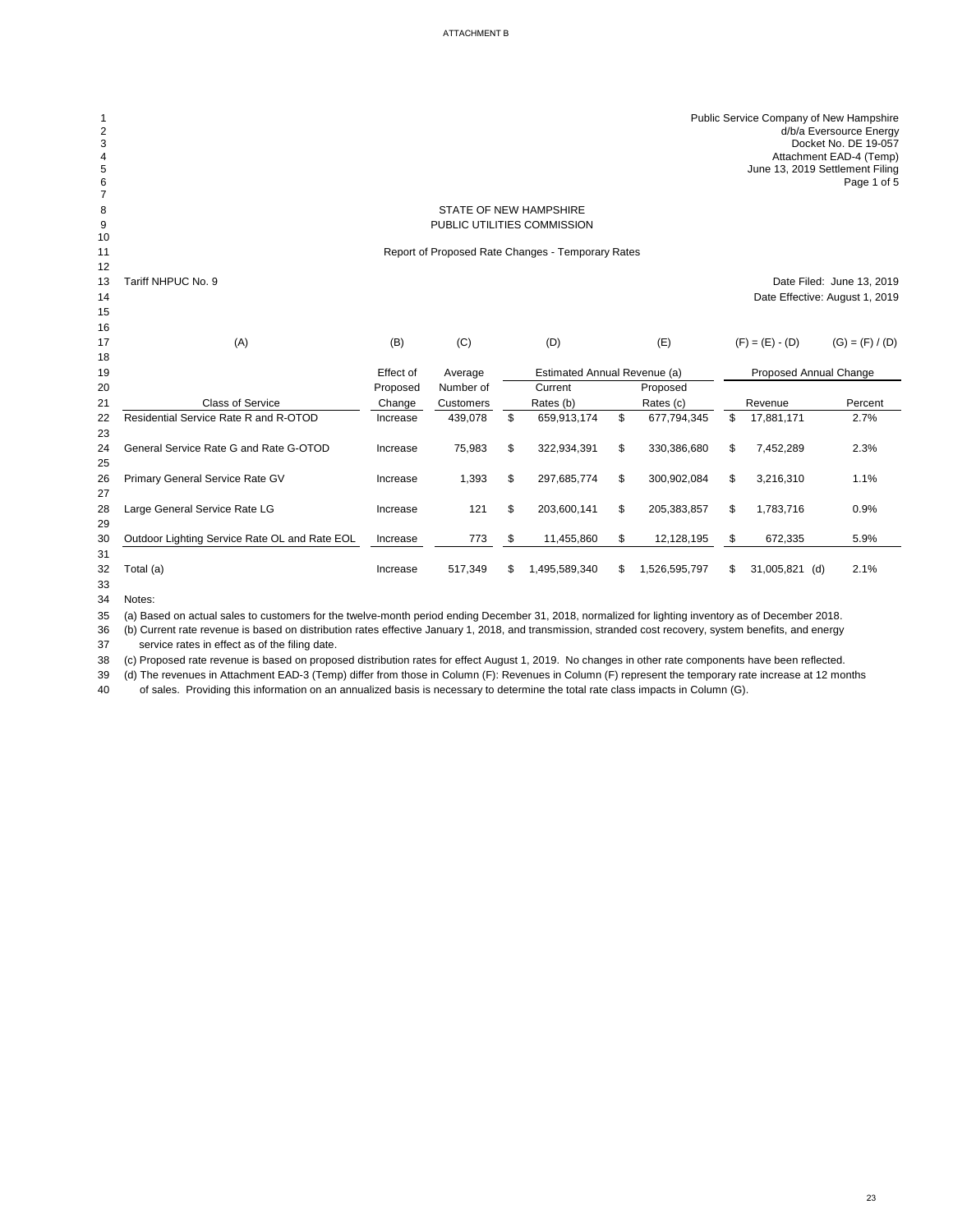| $\overline{2}$<br>3<br>4<br>5<br>6 |                                 |                   |                  |                      |                                 |    |                 |                   | Public Service Company of New Hampshire<br>d/b/a Eversource Energy<br>Docket No. DE 19-057<br>Attachment EAD-4 (Temp)<br>June 13, 2019 Settlement Filing<br>Page 2 of 5 |
|------------------------------------|---------------------------------|-------------------|------------------|----------------------|---------------------------------|----|-----------------|-------------------|-------------------------------------------------------------------------------------------------------------------------------------------------------------------------|
| 8                                  |                                 |                   |                  |                      | <b>STATE OF NEW HAMPSHIRE</b>   |    |                 |                   |                                                                                                                                                                         |
| 9                                  |                                 |                   |                  |                      | PUBLIC UTILITIES COMMISSION     |    |                 |                   |                                                                                                                                                                         |
| 10<br>11                           |                                 |                   |                  |                      | Report of Proposed Rate Changes |    |                 |                   |                                                                                                                                                                         |
| 12                                 |                                 |                   |                  | <b>Current Rates</b> |                                 |    |                 |                   |                                                                                                                                                                         |
| 13<br>14<br>15<br>16               | Tariff NHPUC No. 9              |                   |                  |                      |                                 |    |                 |                   | Date Filed: June 13, 2019<br>Date Effective: August 1, 2019                                                                                                             |
| 17<br>18                           | (A)                             | (B)               | (C)              |                      | (D)                             |    | (E)<br>Current  | (F)<br>Current    | $(G)$ = Sum of $(B)$ to $(F)$                                                                                                                                           |
| 19                                 |                                 | Current           | Current          |                      | Current                         |    | System          | Energy            | Total                                                                                                                                                                   |
| 20                                 | Class                           | Distribution      | Transmission     |                      | <b>SCRC</b>                     |    | <b>Benefits</b> | Service (b)       | Revenue                                                                                                                                                                 |
| 21                                 |                                 |                   |                  |                      |                                 |    |                 |                   |                                                                                                                                                                         |
| 22<br>23                           | Residential Service Rate R (a)  | \$<br>202,012,310 | \$<br>66,170,333 | \$                   | 45,565,817                      | \$ | 19,189,530      | \$<br>326,975,184 | \$<br>659,913,174                                                                                                                                                       |
| 24                                 | <b>General Service Rate G</b>   | 84,312,407        | 33,317,417       |                      | 22,424,238                      |    | 10,137,913      | 172,742,416       | 322,934,391                                                                                                                                                             |
| 25<br>26<br>27                     | Primary General Service Rate GV | 36,426,129        | 29,851,680       |                      | 17,712,355                      |    | 9,777,142       | 203,918,468       | 297,685,774                                                                                                                                                             |
| 28<br>29                           | Large General Service Rate LG   | 20,150,790        | 19,418,882       |                      | 3,573,962                       |    | 7,341,311       | 153,115,196       | 203,600,141                                                                                                                                                             |
| 30                                 | Outdoor Lighting Rates OL, EOL  | 7,590,790         | 397,309          |                      | 454,882                         |    | 167,018         | 2,845,861         | 11,455,860                                                                                                                                                              |
| 31<br>32<br>33                     | <b>Total Retail</b>             | 350,492,426       | 149,155,621      | \$                   | 89,731,254                      | S. | 46,612,914      | 859,597,125       | 1,495,589,340                                                                                                                                                           |

Notes:

(a) Revenues for Residential Rate R do not include credits issued to qualifying customers under the Residential Electric Assistance Program.

(b) For purposes of this calculation, all customers are assumed to receive service under the Energy Service rate.

(c) Support for amounts shown above is contained in Attachment EAD-6 (Temp).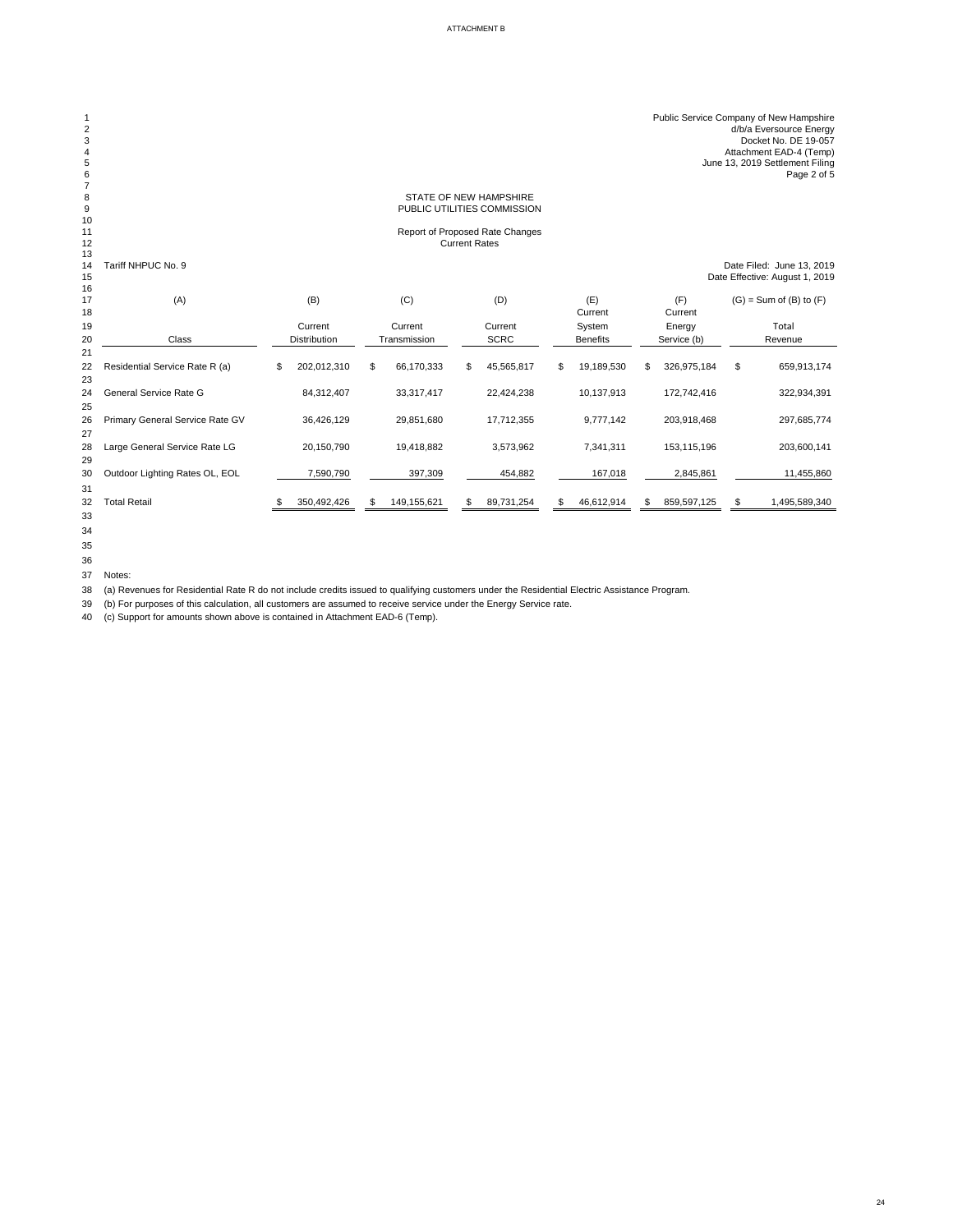| $\mathbf 2$<br>$\mathbf{3}$<br>$\overline{\mathbf{4}}$<br>5<br>$\,6$<br>$\overline{7}$ |                                 |                   |                  |                                                           |                  |                   | Public Service Company of New Hampshire<br>d/b/a Eversource Energy<br>Docket No. DE 19-057<br>Attachment EAD-4 (Temp)<br>June 13, 2019 Settlement Filing<br>Page 3 of 5 |
|----------------------------------------------------------------------------------------|---------------------------------|-------------------|------------------|-----------------------------------------------------------|------------------|-------------------|-------------------------------------------------------------------------------------------------------------------------------------------------------------------------|
| 8                                                                                      |                                 |                   |                  | STATE OF NEW HAMPSHIRE                                    |                  |                   |                                                                                                                                                                         |
| $\boldsymbol{9}$                                                                       |                                 |                   |                  | PUBLIC UTILITIES COMMISSION                               |                  |                   |                                                                                                                                                                         |
| 10                                                                                     |                                 |                   |                  |                                                           |                  |                   |                                                                                                                                                                         |
| 11<br>12                                                                               |                                 |                   |                  | Report of Proposed Rate Changes<br><b>Temporary Rates</b> |                  |                   |                                                                                                                                                                         |
| 13                                                                                     |                                 |                   |                  |                                                           |                  |                   |                                                                                                                                                                         |
| 14                                                                                     | Tariff NHPUC No. 9              |                   |                  |                                                           |                  |                   | Date Filed: June 13, 2019                                                                                                                                               |
| 15                                                                                     |                                 |                   |                  |                                                           |                  |                   | Date Effective: August 1, 2019                                                                                                                                          |
| 16<br>17                                                                               | (A)                             | (B)               | (C)              | (D)                                                       | (E)              | (F)               | $(G)$ = Sum of $(B)$ to $(F)$                                                                                                                                           |
| 18                                                                                     |                                 | Proposed          |                  |                                                           | Current          | Current           |                                                                                                                                                                         |
| 19                                                                                     |                                 | Temporary         | Current          | Current                                                   | System           | Energy            | Total                                                                                                                                                                   |
| 20                                                                                     | Class                           | Distribution      | Transmission     | <b>SCRC</b>                                               | <b>Benefits</b>  | Service (b)       | Revenue                                                                                                                                                                 |
| 21                                                                                     |                                 |                   |                  |                                                           |                  |                   |                                                                                                                                                                         |
| 22                                                                                     | Residential Service Rate R (a)  | \$<br>219,893,481 | \$<br>66,170,333 | \$<br>45,565,817                                          | \$<br>19,189,530 | \$<br>326,975,184 | \$<br>677,794,345                                                                                                                                                       |
| 23                                                                                     |                                 |                   |                  |                                                           |                  |                   |                                                                                                                                                                         |
| 24                                                                                     | <b>General Service Rate G</b>   | 91,764,696        | 33,317,417       | 22,424,238                                                | 10,137,913       | 172,742,416       | 330,386,680                                                                                                                                                             |
| 25                                                                                     |                                 |                   |                  |                                                           |                  |                   |                                                                                                                                                                         |
| 26                                                                                     | Primary General Service Rate GV | 39,642,439        | 29,851,680       | 17,712,355                                                | 9,777,142        | 203,918,468       | 300,902,084                                                                                                                                                             |
| 27                                                                                     |                                 |                   |                  |                                                           |                  |                   |                                                                                                                                                                         |
| 28                                                                                     | Large General Service Rate LG   | 21,934,506        | 19,418,882       | 3,573,962                                                 | 7,341,311        | 153,115,196       | 205, 383, 857                                                                                                                                                           |
| 29                                                                                     |                                 |                   |                  |                                                           |                  |                   |                                                                                                                                                                         |
| 30                                                                                     | Outdoor Lighting Rates OL, EOL  | 8,263,125         | 397,309          | 454,882                                                   | 167,018          | 2,845,861         | 12,128,195                                                                                                                                                              |
| 31<br>32                                                                               | <b>Total Retail</b>             | 381,498,247       | 149,155,621      | 89,731,254                                                | \$<br>46,612,914 | 859,597,125       | 1,526,595,161                                                                                                                                                           |
| 33                                                                                     |                                 |                   |                  |                                                           |                  |                   |                                                                                                                                                                         |
|                                                                                        |                                 |                   |                  |                                                           |                  |                   |                                                                                                                                                                         |

Notes:

(a) Revenues for Residential Rate R do not include credits issued to qualifying customers under the Residential Electric Assistance Program.

(b) For purposes of this calculation, all customers are assumed to receive service under the Energy Service rate.

(c) Support for amounts shown above is contained in Attachment EAD-6 (Temp).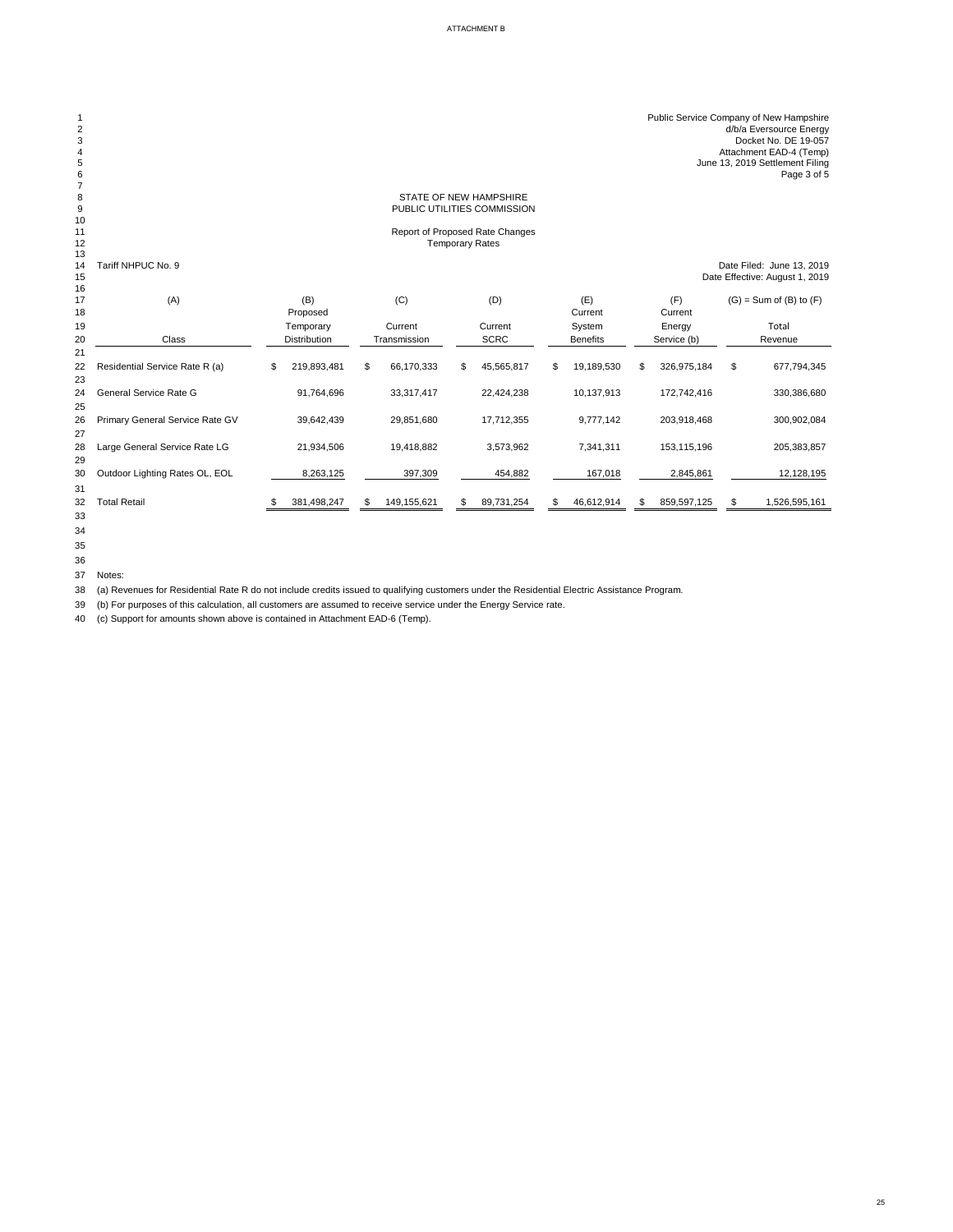| $\mathbf 1$<br>$\overline{2}$<br>3<br>4<br>5<br>$\,$ 6 $\,$ |                                 |                   |    |                                 |             |                 |             | Public Service Company of New Hampshire<br>d/b/a Eversource Energy<br>Docket No. DE 19-057<br>Attachment EAD-4 (Temp)<br>June 13, 2019 Settlement Filing<br>Page 4 of 5 |
|-------------------------------------------------------------|---------------------------------|-------------------|----|---------------------------------|-------------|-----------------|-------------|-------------------------------------------------------------------------------------------------------------------------------------------------------------------------|
| $\overline{7}$<br>8                                         |                                 |                   |    | STATE OF NEW HAMPSHIRE          |             |                 |             |                                                                                                                                                                         |
| $\boldsymbol{9}$                                            |                                 |                   |    | PUBLIC UTILITIES COMMISSION     |             |                 |             |                                                                                                                                                                         |
| 10                                                          |                                 |                   |    |                                 |             |                 |             |                                                                                                                                                                         |
| 11                                                          |                                 |                   |    | Report of Proposed Rate Changes |             |                 |             |                                                                                                                                                                         |
| 12<br>13                                                    |                                 |                   |    | Incremental Increase/(Decrease) |             |                 |             |                                                                                                                                                                         |
| 14<br>15<br>16                                              | Tariff NHPUC No. 9              |                   |    |                                 |             |                 |             | Date Filed: June 13, 2019<br>Date Effective: August 1, 2019                                                                                                             |
| 17                                                          | (A)                             | (B)               |    | (C)                             | (D)         | (E)             | (F)         | $(G)$ = Sum of $(B)$ to $(F)$                                                                                                                                           |
| 18                                                          |                                 | Proposed          |    |                                 |             | Current         | Current     |                                                                                                                                                                         |
| 19                                                          |                                 | Temporary         |    | Current                         | Current     | System          | Energy      | Total                                                                                                                                                                   |
| 20                                                          | <b>Class</b>                    | Distribution (b)  |    | Transmission                    | <b>SCRC</b> | <b>Benefits</b> | Service (c) | Revenue                                                                                                                                                                 |
| 21                                                          |                                 |                   |    |                                 |             |                 |             |                                                                                                                                                                         |
| 22                                                          | Residential Service Rate R (a)  | \$17,881,171      | \$ |                                 | \$          | \$              | \$          | \$<br>17,881,171                                                                                                                                                        |
| 23                                                          |                                 |                   |    |                                 |             |                 |             |                                                                                                                                                                         |
| 24                                                          | <b>General Service Rate G</b>   | 7,452,289         |    |                                 |             |                 |             | 7,452,289                                                                                                                                                               |
| 25                                                          |                                 |                   |    |                                 |             |                 |             |                                                                                                                                                                         |
| 26                                                          | Primary General Service Rate GV | 3,216,310         |    |                                 |             |                 |             | 3,216,310                                                                                                                                                               |
| 27                                                          |                                 |                   |    |                                 |             |                 |             |                                                                                                                                                                         |
| 28                                                          | Large General Service Rate LG   | 1,783,716         |    |                                 |             |                 |             | 1,783,716                                                                                                                                                               |
| 29                                                          |                                 |                   |    |                                 |             |                 |             |                                                                                                                                                                         |
| 30                                                          | Outdoor Lighting Rates OL, EOL  | 672,335           |    |                                 |             |                 |             | 672,335                                                                                                                                                                 |
| 31                                                          |                                 |                   |    |                                 |             |                 |             |                                                                                                                                                                         |
| 32                                                          | <b>Total Retail</b>             | 31,005,821<br>(d) | -S |                                 |             |                 |             | 31,005,821                                                                                                                                                              |
| 33                                                          |                                 |                   |    |                                 |             |                 |             |                                                                                                                                                                         |

Notes:

(a) Revenues for Residential Rate R do not include credits issued to qualifying customers under the Residential Electric Assistance Program.

(b) See footnote (d) on EAD-4, page 1 for an explanation of these revenues.

(c) For purposes of this calculation, all customers are assumed to receive service under the Energy Service rate.